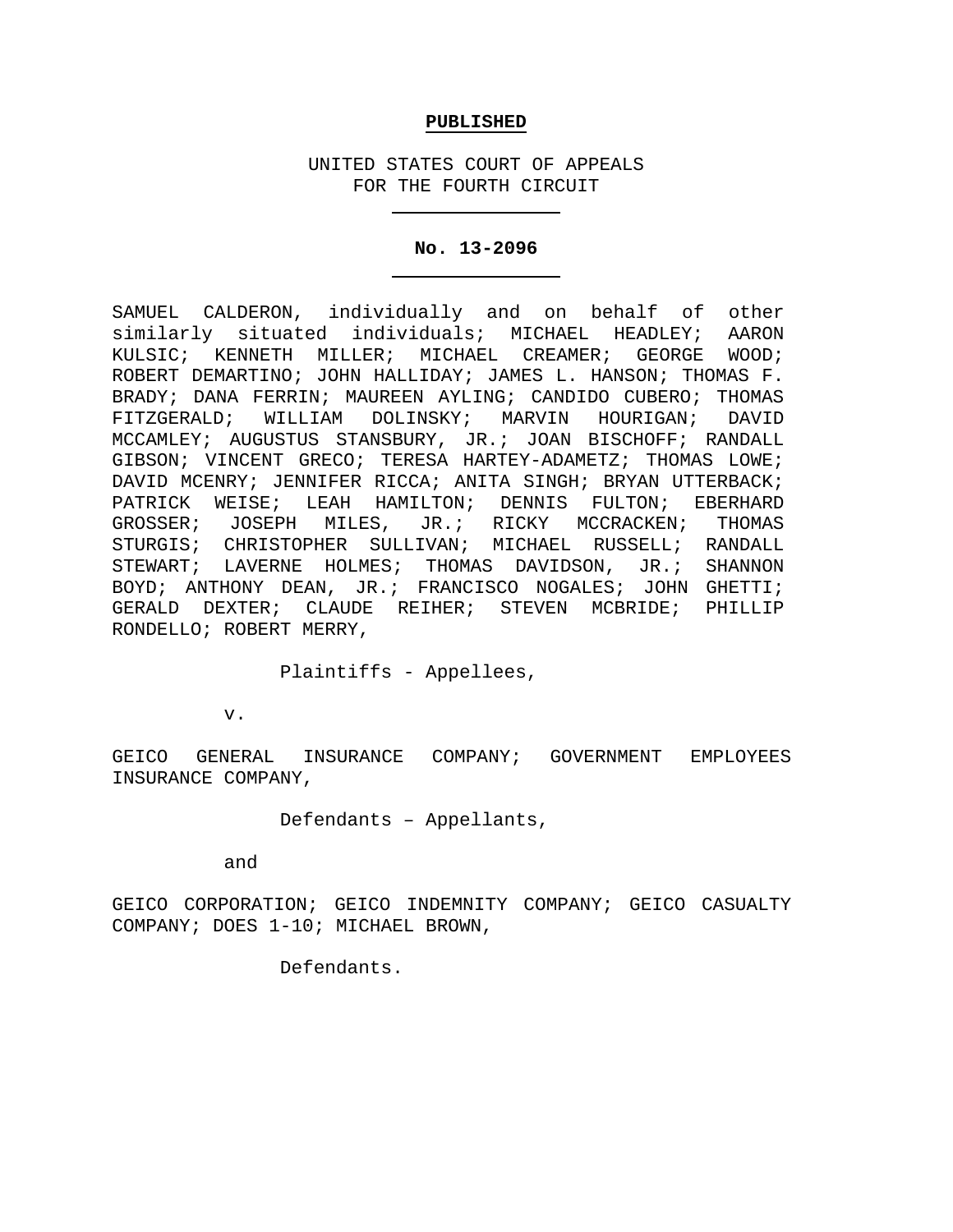#### **13-2149**

SAMUEL CALDERON, individually and on behalf of other similarly situated individuals; MICHAEL HEADLEY; AARON KULSIC; KENNETH MILLER; MICHAEL CREAMER; GEORGE WOOD; ROBERT DEMARTINO; JOHN HALLIDAY; JAMES L. HANSON; THOMAS F. BRADY; DANA FERRIN; MAUREEN AYLING; CANDIDO CUBERO; THOMAS<br>FITZGERALD; WILLIAM DOLINSKY; MARVIN HOURIGAN; DAVID FITZGERALD; WILLIAM DOLINSKY; MARVIN HOURIGAN; MCCAMLEY; AUGUSTUS STANSBURY, JR.; JOAN BISCHOFF; RANDALL GIBSON; VINCENT GRECO; TERESA HARTEY-ADAMETZ; THOMAS LOWE; DAVID MCENRY; JENNIFER RICCA; ANITA SINGH; BRYAN UTTERBACK; PATRICK WEISE; LEAH HAMILTON; DENNIS FULTON; EBERHARD GROSSER; JOSEPH MILES, JR.; RICKY MCCRACKEN; THOMAS STURGIS; CHRISTOPHER SULLIVAN; MICHAEL RUSSELL; RANDALL STEWART; LAVERNE HOLMES; THOMAS DAVIDSON, JR.; SHANNON BOYD; ANTHONY DEAN, JR.; FRANCISCO NOGALES; JOHN GHETTI; GERALD DEXTER; CLAUDE REIHER; STEVEN MCBRIDE; PHILLIP RONDELLO; ROBERT MERRY,

Plaintiffs - Appellants,

v.

GEICO GENERAL INSURANCE COMPANY; GOVERNMENT EMPLOYEES INSURANCE COMPANY,

Defendants – Appellees,

and

GEICO CORPORATION; GEICO INDEMNITY COMPANY; GEICO CASUALTY COMPANY; DOES 1-10; MICHAEL BROWN,

Defendants.

Appeals from the United States District Court for the District of Maryland, at Greenbelt. Roger W. Titus, Senior District Judge. (8:10-cv-01958-RWT)

Argued: May 13, 2014 Decided: June 6, 2014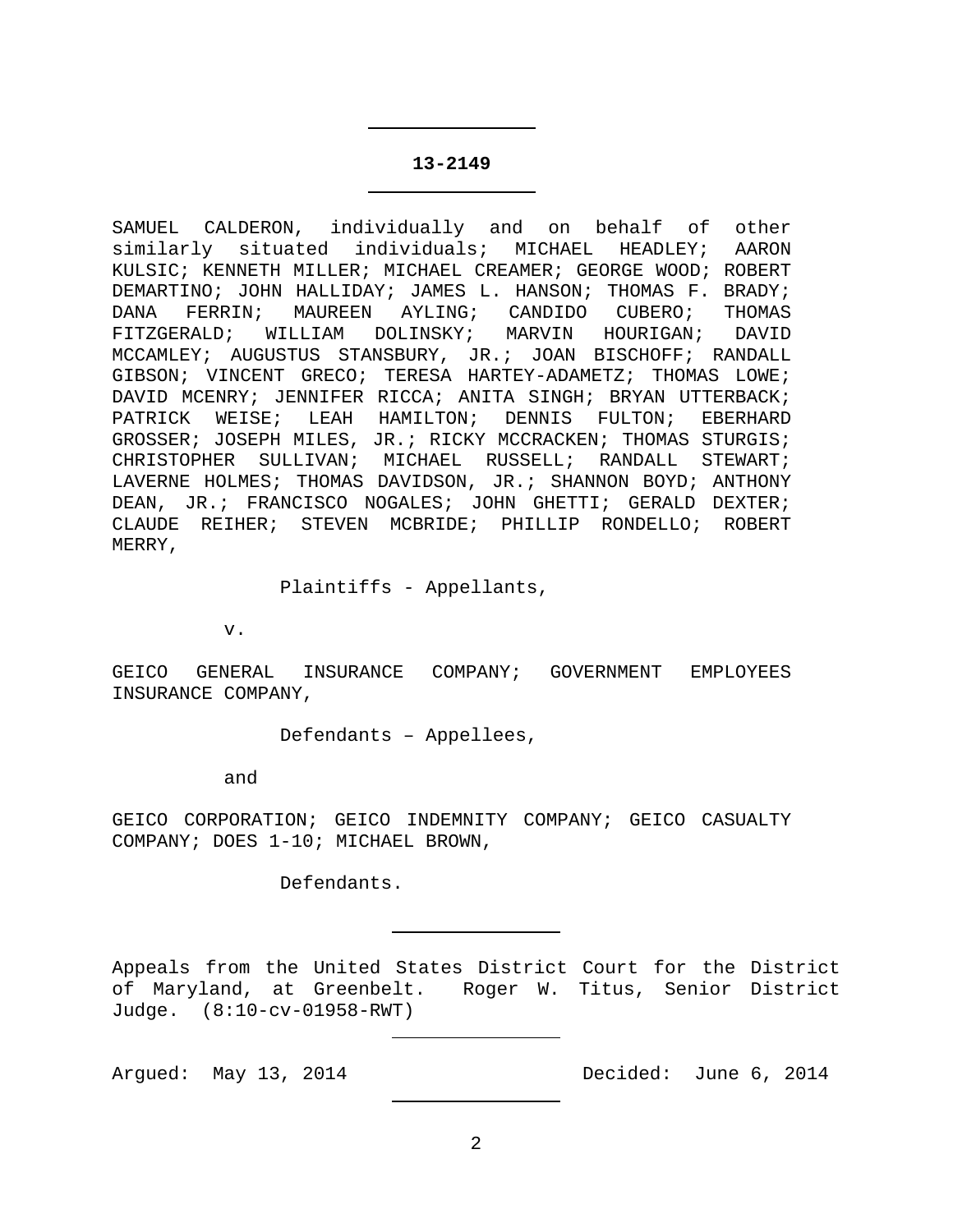Before TRAXLER, Chief Judge, KING, Circuit Judge, and DAVIS, Senior Circuit Judge.

Appeals dismissed by published opinion. Chief Judge Traxler wrote the opinion, in which Judge King and Senior Judge Davis concurred.

**ARGUED**: Eric Hemmendinger, SHAWE & ROSENTHAL, LLP, Baltimore, Maryland, for Appellants/Cross-Appellees. Matthew Hale Morgan,<br>NICHOLS KASTER, PLLP, Minneapolis, Minnesota, for KASTER, PLLP, Minneapolis, Minnesota, Appellees/Cross-Appellants. **ON BRIEF**: Hyland Hunt, AKIN GUMP STRAUSS HAUER & FELD LLP, Washington, D.C., for Appellants/Cross-Appellees. Timothy C. Selander, NICHOLS KASTER, PLLP, Minneapolis, Minnesota, for Appellees/Cross-Appellants.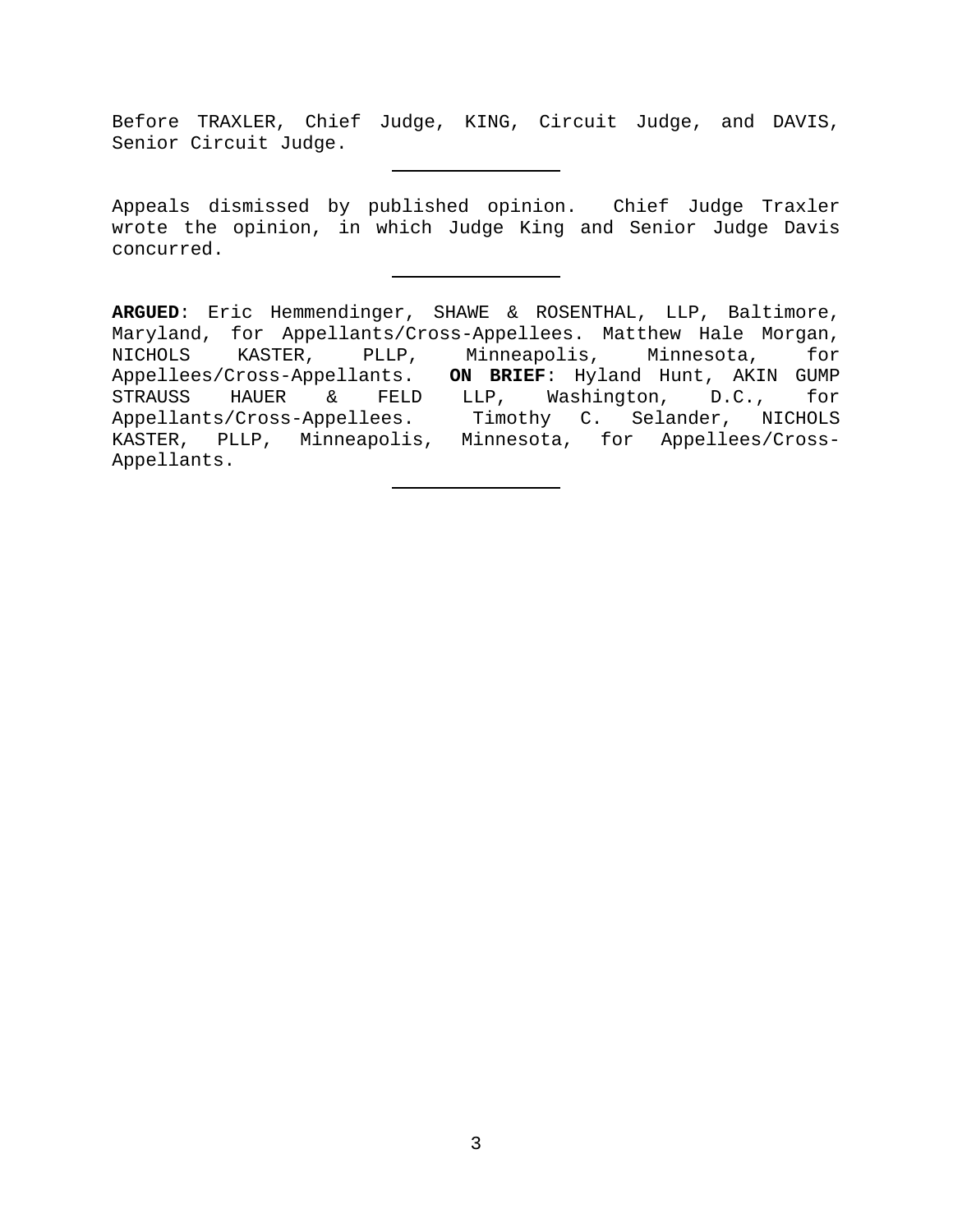TRAXLER, Chief Judge:

Government Employees Insurance Company and GEICO General Insurance Company (together, "GEICO") appeal a district court order granting partial summary judgment against them on the issue of liability in an action asserting denial of overtime pay under the Fair Labor Standards Act ("FLSA"), see 29 U.S.C. § 201 et seq. The plaintiffs cross-appeal an order granting partial summary judgment against them on several issues relating to the remedy to be awarded. Concluding that these appeals are interlocutory and we lack jurisdiction to consider them, we dismiss the appeals.

#### I.

GEICO is in the business of providing insurance. The plaintiffs in this matter are security investigators ("Investigators") who currently work, or previously worked, for GEICO. The Investigators work in GEICO's Claims Department primarily investigating claims that are suspected of being fraudulent. GEICO classifies its Investigators as exempt from the FLSA's overtime pay protections.

In 2010, the plaintiffs filed suit on behalf of a class seeking recovery of overtime pay they claimed GEICO wrongfully withheld in violation of the FLSA and New York state law. The complaint alleges that GEICO improperly classified the Investigator position as exempt from overtime under the FLSA and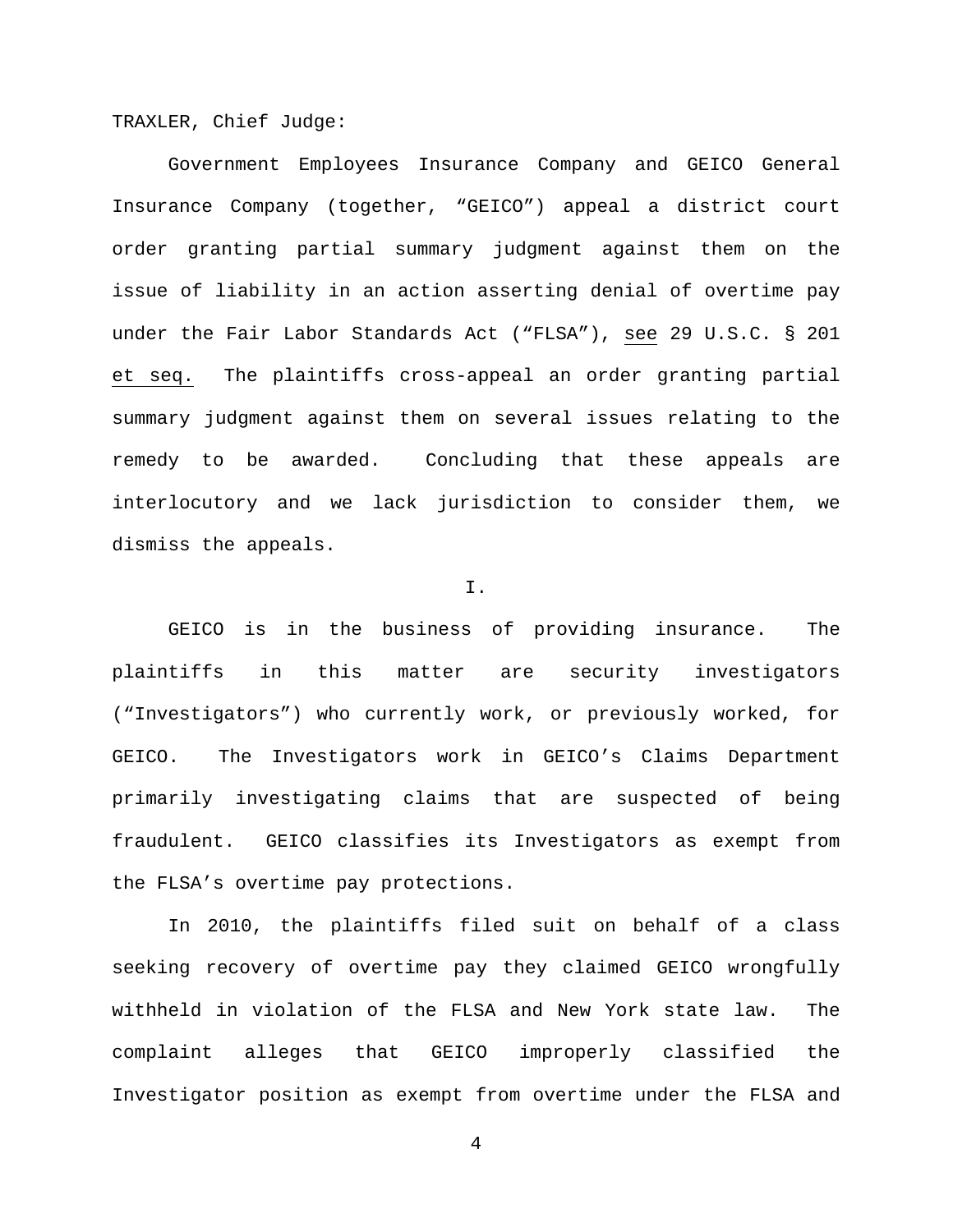the law of New York. See 29 U.S.C. § 213(a); N.Y. Comp. Codes R. & Regs. tit. 12, § 142-2.2.. The complaint requests compensatory and liquidated damages, among other forms of relief. After the district court certified the class, the plaintiffs moved for partial summary judgment, and GEICO moved for summary judgment, on the issue of liability. The district court granted the plaintiffs' motion and denied GEICO's, rejecting as a matter of law GEICO's contention that the Investigators fell within the FLSA's "administrative function" exemption. See Calderon v. GEICO Gen. Ins. Co., 917 F. Supp. 2d 428 (D. Md. 2012).

The parties later filed cross-motions for summary judgment on several disputed remedy issues. Considering these motions, the court ruled that because GEICO acted in good faith, GEICO did not act willfully and thus the statute of limitations for plaintiffs' claims extended only for two years. For similar reasons, the court also ruled that the plaintiffs were not entitled to liquidated damages or prejudgment interest. And finally, the court determined that because the plaintiffs were paid fixed salaries regardless of the varying number of hours they worked, the method of overtime described in Overnight Motor Transportation v. Missel, 316 U.S. 572 (1942), applied to this case.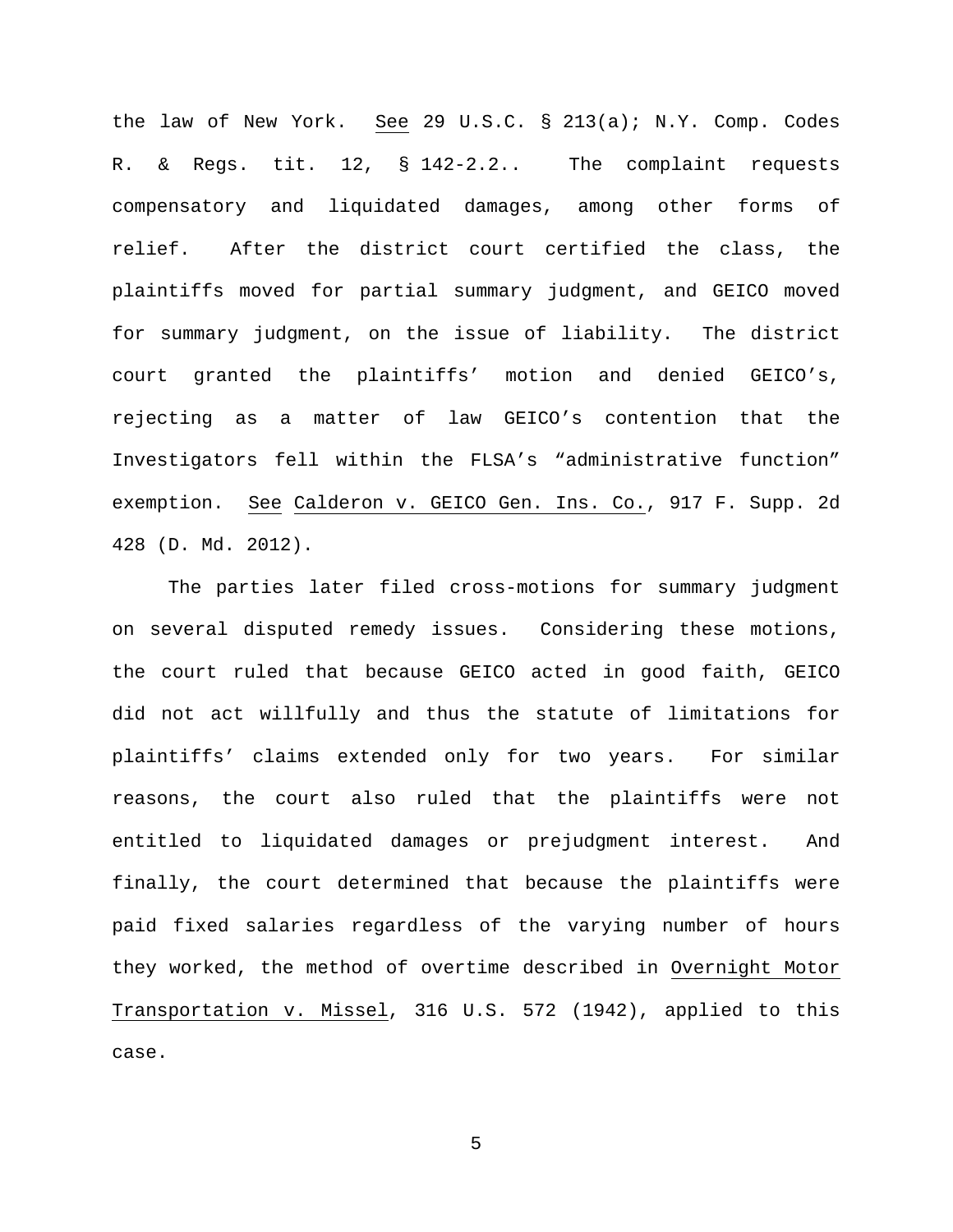The district court then entered a "Stipulated Order Relating to Remedy" that it described as a "final judgment." J.A. 109, 112. That order "contain[ed] a complete formula for the computation of backpay" based on the rulings that the court had made and the parties' stipulations. J.A. 109. The order noted that both parties reserved the right to appeal the rulings of the district court underlying the order and that the order would "have no effect unless a judgment of liability is entered and sustained after all judicial review has been exhausted." J.A. 109. The backpay formula that the order adopted would produce an amount of backpay to which each plaintiff was entitled depending upon the total pay received and the total time worked for each two-week pay period within the applicable limitations period. The order further stated that "[t]he backpay calculations will be performed by a mutually acceptable entity with right of review and confirmation by Defendants' and Plaintiffs' counsel." J.A. 112. It also provided that the district court "shall have jurisdiction to resolve or supervise the resolution of any issue concerning the remedy that the parties are unable to resolve." J.A. 111. There was no limitation on the right of either party to appeal the district court's decisions.

GEICO has now appealed the district court's order granting partial summary judgment to the plaintiffs on the issue of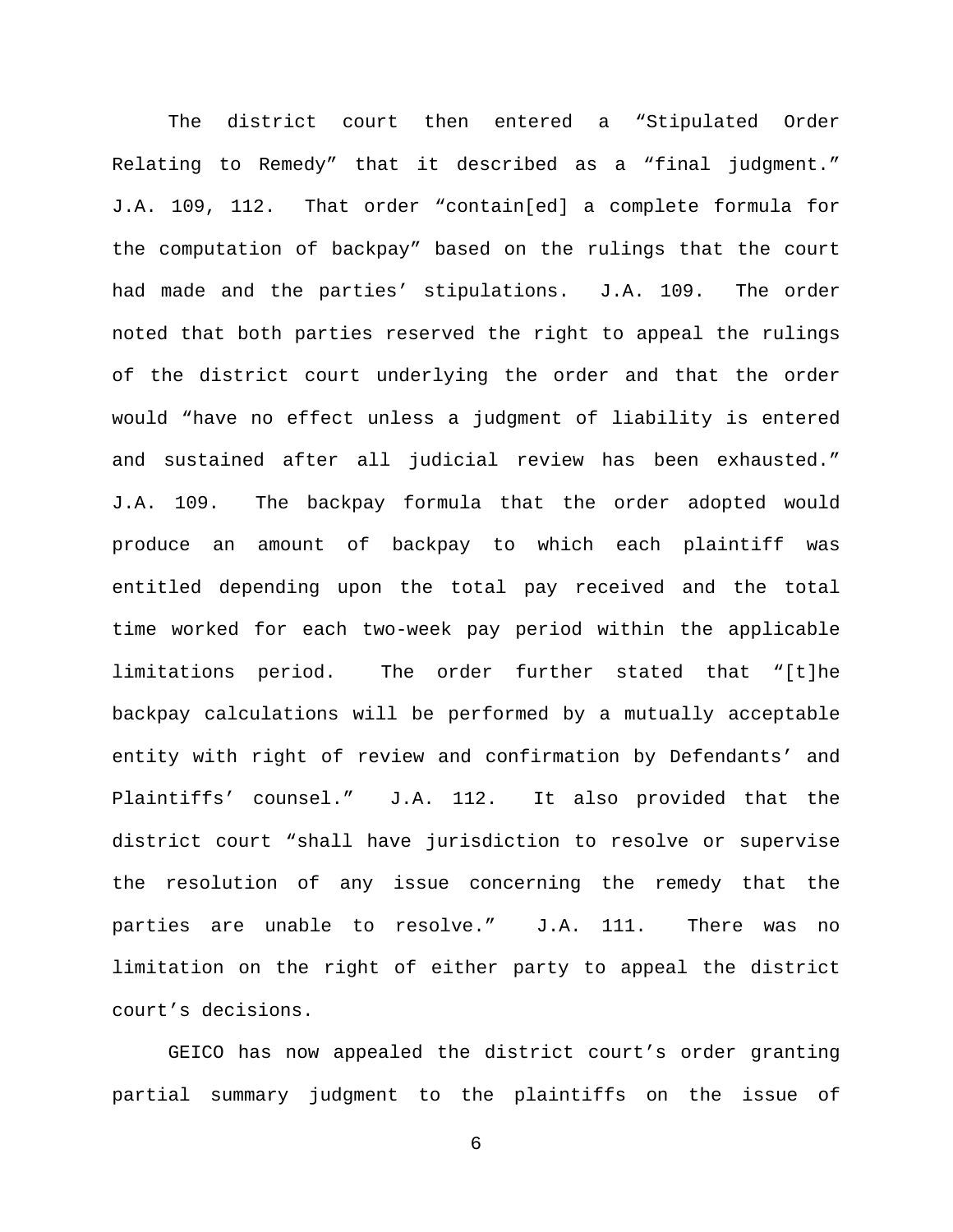liability, and the plaintiffs have cross-appealed several of the district court's rulings regarding remedy issues.

## II.

Before considering the merits of these appeals, we must determine whether we possess jurisdiction to do so. See Dickens v. Aetna Life Ins. Co., 677 F.3d 228, 229–30 (4th Cir. 2012). Because we conclude that we lack jurisdiction, we dismiss the appeals.

With certain limited exceptions, our appellate jurisdiction extends only to the review of "final decisions of the district courts of the United States." 28 U.S.C. § 1291; see Cobbledick v. United States, 309 U.S. 323, 324-25 (1940); In re Carefirst of Md., Inc., 305 F.3d 253, 255 (4th Cir. 2002). The purpose of this rule "is to combine in one review all stages of the proceeding that effectively may be reviewed and corrected if and when final judgment results." Cohen v. Beneficial Indus. Loan Corp., 337 U.S. 541, 546 (1949). "In the ordinary course a 'final decision' is one that ends the litigation on the merits and leaves nothing for the court to do but execute the judgment." Ray Haluch Gravel Co. v. Central Pension Fund of Int'l Union of Operating Eng'rs & Participating Emp'rs, 134 S. Ct. 773, 779 (2014). Accordingly, "a judgment on liability that does not fix damages is not a final judgment because the assessment of damages is part of the merits of the claim that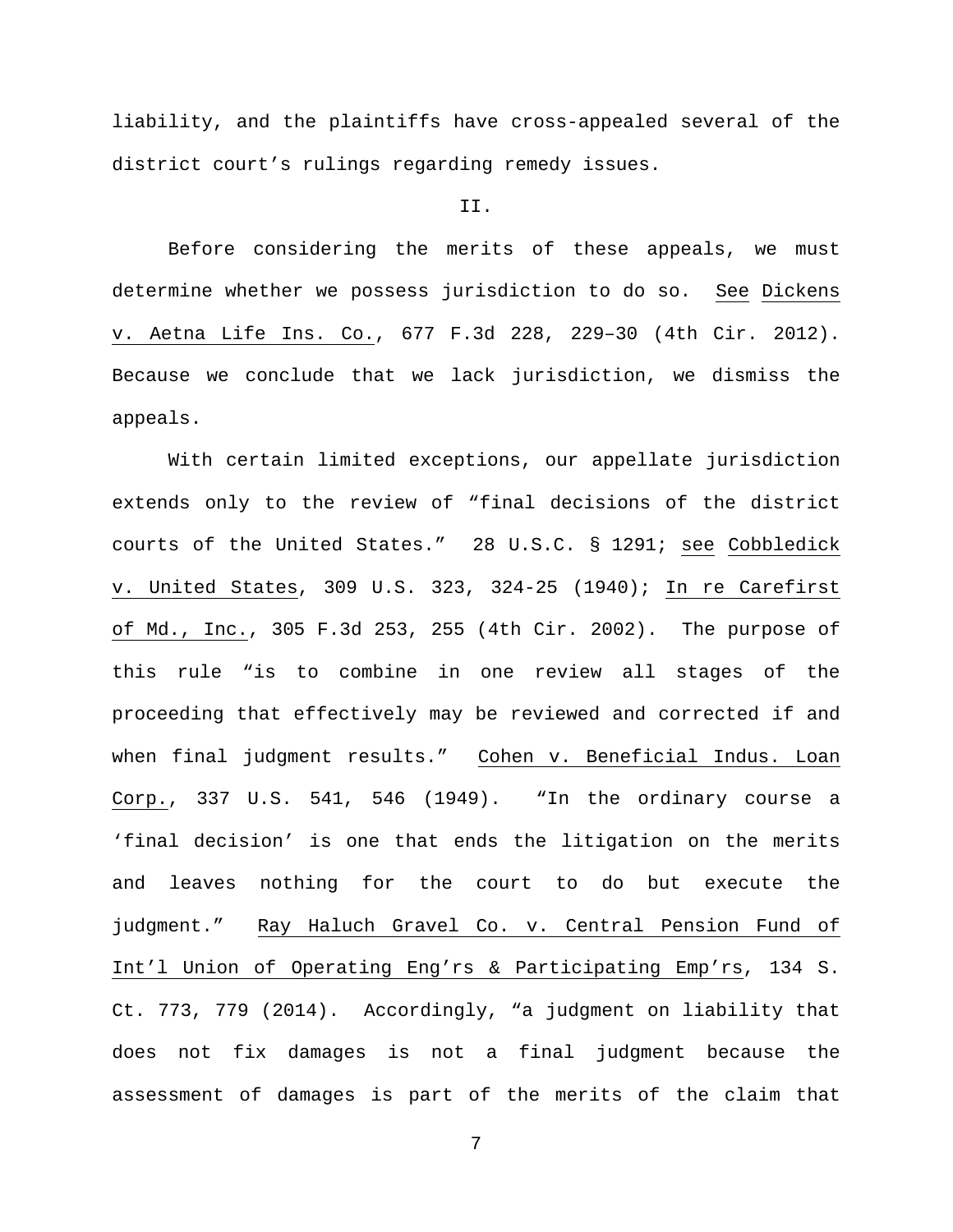must be determined." Carolina Power & Light Co. v. Dynegy Mktg. & Trade, 415 F.3d 354, 358 (4th Cir. 2005), abrogated on other grounds by Ray Haluch Gravel Co., 134 S. Ct. at 779-80. On the question of whether an order is final, "[t]he label that a district court attaches to an order it issues does not control." Id.

The finality issue before us is akin to that presented in United States v. F. & M. Schaefer Brewing Co., 356 U.S. 227 (1958). In that case, the plaintiff sued the government seeking to recover for \$7,189.59 in federal stamp taxes the plaintiff claimed were illegally collected from it and for interest on the taxes from the date they were paid. See id. at 228. The plaintiff later moved for summary judgment, and, after hearing the motion, the district court filed an opinion on April 14, 1955, finding that the plaintiff had paid \$ 7,012.50 in stamp taxes and \$177.07 in interest but making no finding concerning on what date or dates those amounts were paid. See id. at 228- 29. The district court concluded by stating that the plaintiff's summary judgment motion was granted. See id. at 229. The court Clerk noted the granting of the motion on the docket on the same day. See id. Eventually, on May 24, 1955, the district court issued a formal document entitled "Judgment" that ordered that the plaintiff could recover from the United States \$7,189.57 plus interest and costs, for a total of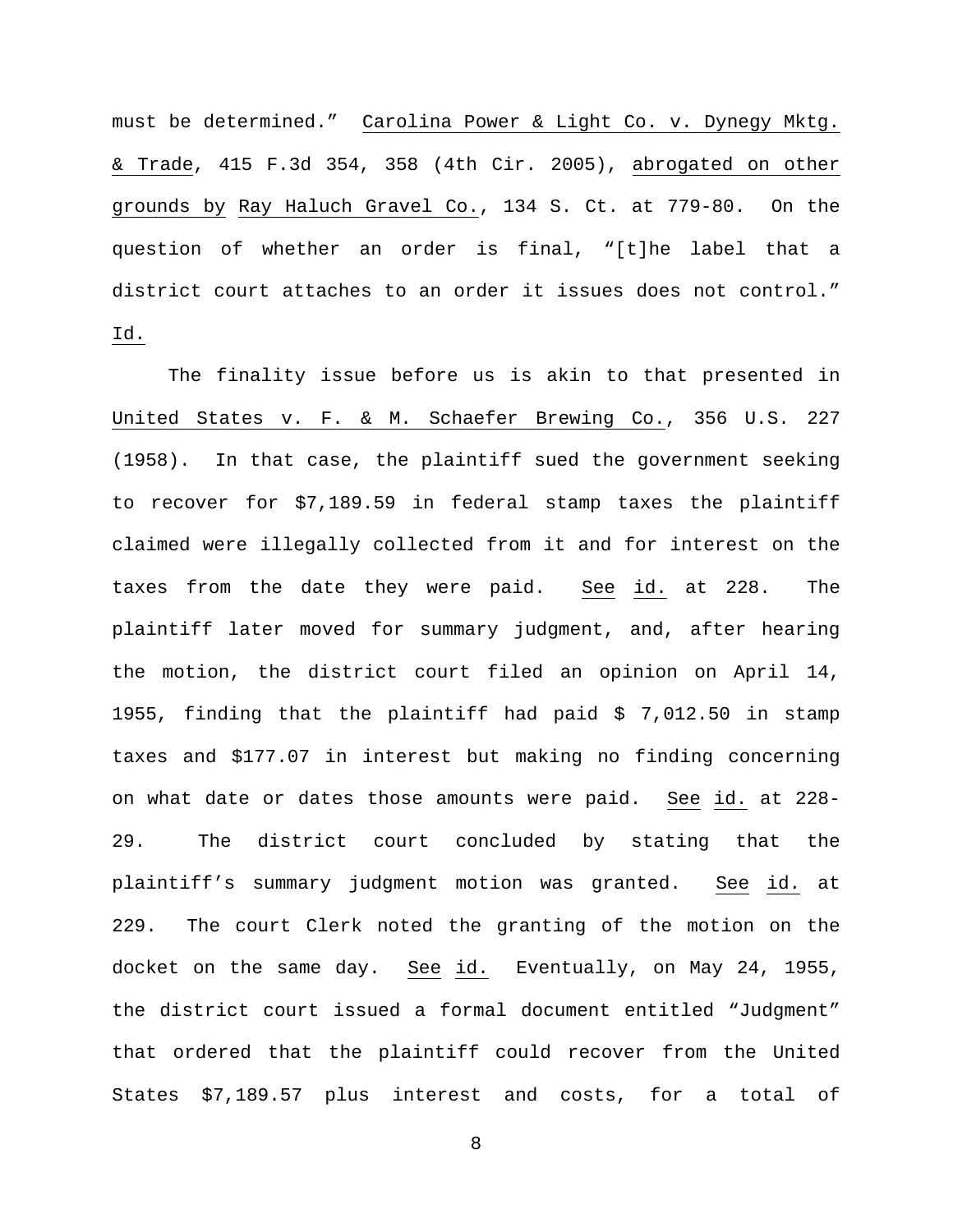\$7,769.37, and the Clerk entered this judgment on the docket the same day. See id.

On July 21, 1955, the government filed an appeal from the May 24, [1](#page-8-0)955, order. <u>See</u> <u>id.</u> at 230.<sup>1</sup> The plaintiff filed a motion in the court of appeals to dismiss the appeal, maintaining that it had been taken outside the 60-day period that Federal Rule of Civil Procedure 73(a) allowed for the government to appeal an adverse judgment. See id. The plaintiff argued that the final judgment was entered on April 14, not on May 24, and thus came too late. See id. The court of appeals agreed and dismissed the appeal. See id. The Supreme Court reversed, however. See id. at 236. As is relevant here, the Court noted that in an action seeking monetary damages, a judgment may be embodied in the opinion of the court but only if it "embodies the essential elements of a judgment for money and clearly evidences the judge's intention that it shall be his final act in the case." Id. at 232. The Court held that the April 14 opinion did not meet these requirements because it did not determine on what dates the plaintiff paid the taxes. See id. at 234. Without that

<span id="page-8-0"></span> <sup>1</sup>  $1$  Although the Supreme Court reported that the government's notice of appeal identified the date of the entry of the order appealed from as May 25, 1955, rather than May 24, 1955, see United States v. F. & M. Schaefer Brewing Co., 356 U.S. 227, 230 (1958), that discrepancy is immaterial to the issues before us.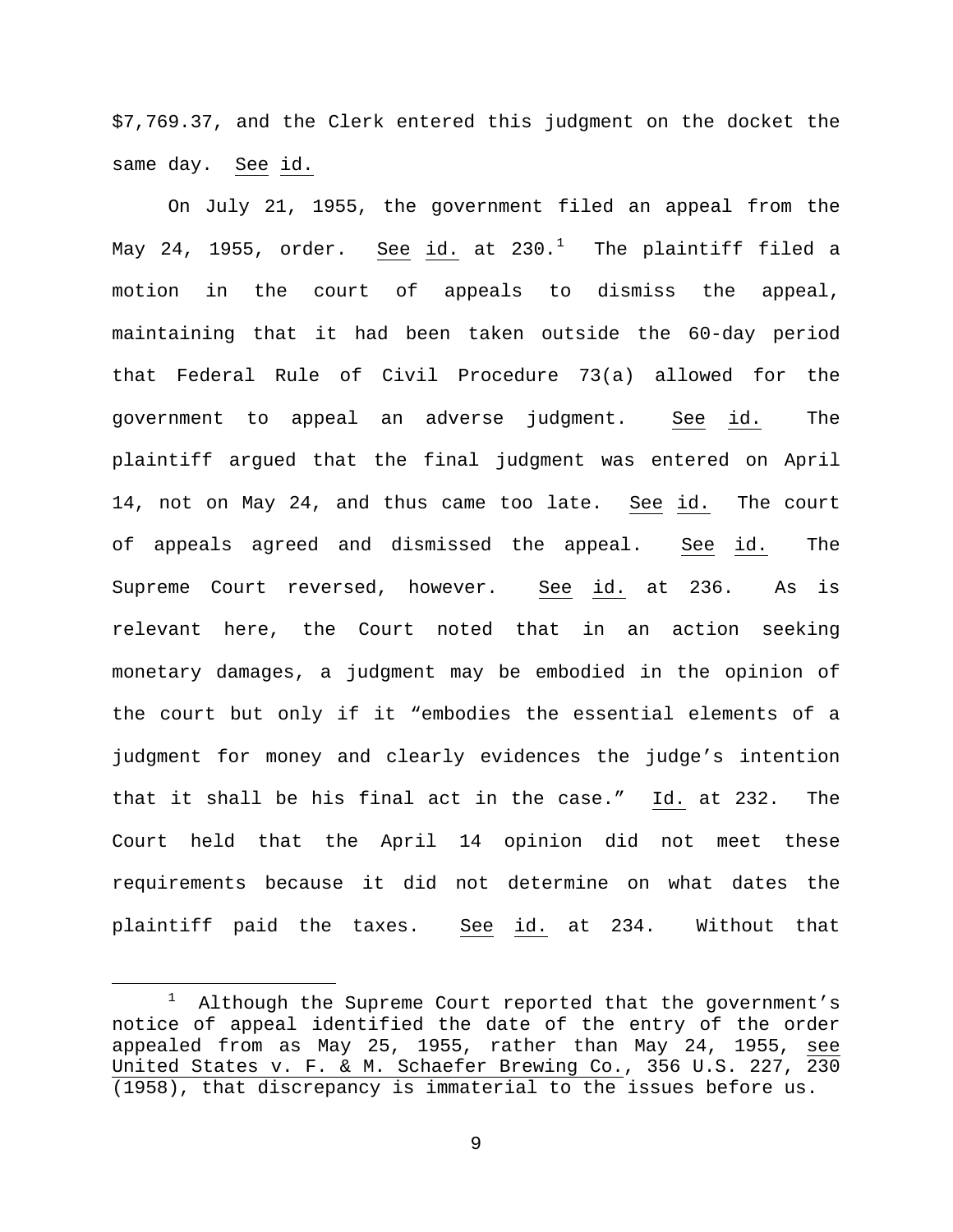determination, it could not be ascertained from the opinion the amount of interest to be added to the amounts the plaintiff had paid. See id. Accordingly, the Court concluded that the final judgment was entered on May 24, when the total amount to be recovered was determined. See id. at 234-36.

The order before us here is not final for similar reasons. It is true that the district court has completed its work on many of the issues that will eventually be used to determine the amount of damages to which each plaintiff is entitled. However, the order does not embody the essential elements of a money judgment because the court has not found all of the facts necessary to compute the amount of damages due; nor has it determined how the backpay formulas would apply to particular facts. See Buchanan v. United States, 82 F.3d 706, 707 (7th Cir. 1996) (per curiam) (holding that judgment was not final when "it failed to specify either the amount of money due the plaintiff or a formula by which the amount of money could be computed in mechanical fashion"); see also Associated Stores, Inc. v. Industrial Loan & Inv. Co., 313 F.2d 134, 137 (4th Cir. 1963) (holding that there was no final judgment when the amount of damages depended upon the amount of money collected by one of the parties after a particular date on particular contracts but the district court did not specifically determine that amount). And while the district court's order provides that initial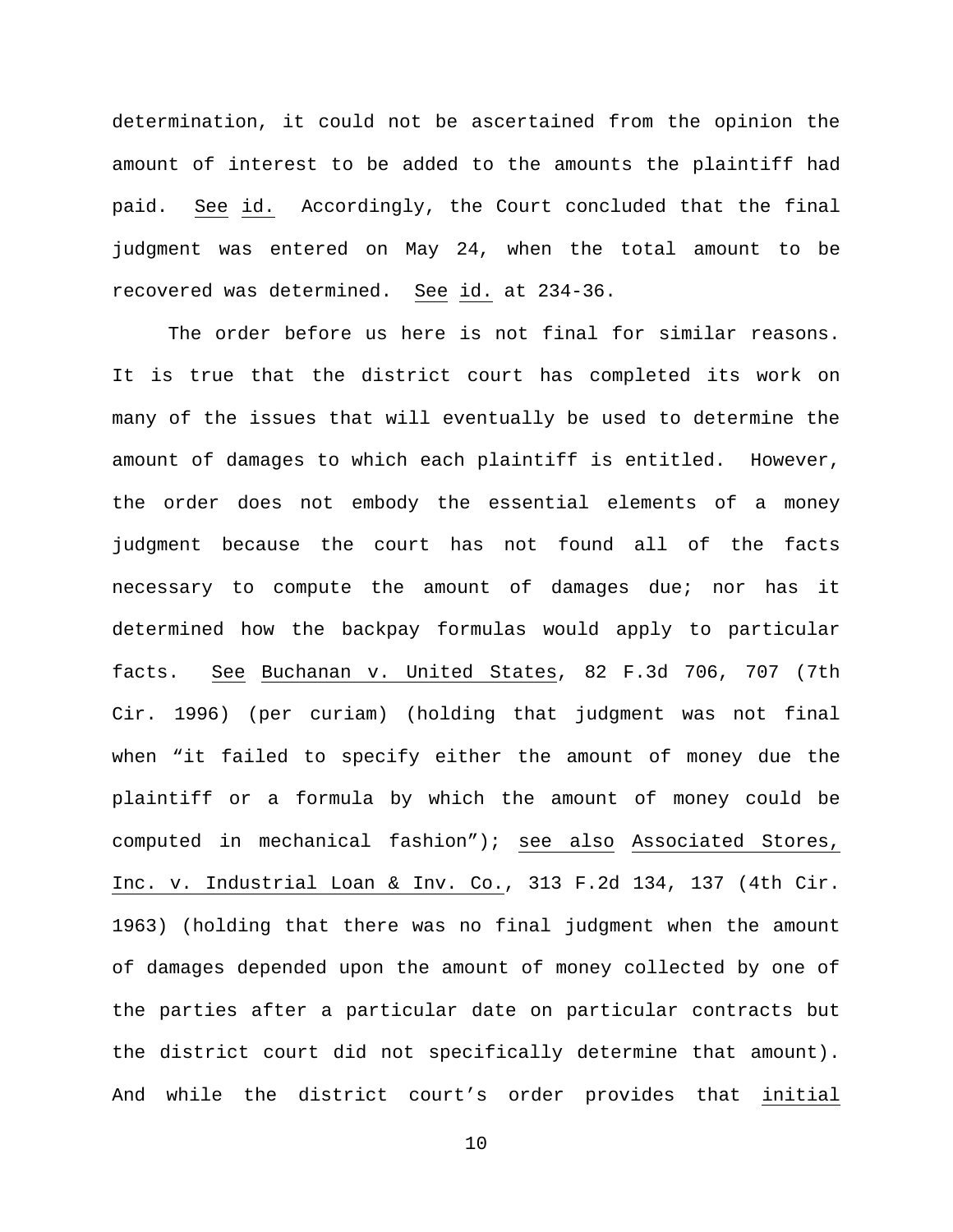calculations will be performed by an entity acceptable to both the plaintiffs and GEICO, the parties have both retained the right to "review and confirm[]" those determinations and the district court has retained "jurisdiction to resolve or supervise the resolution of any issue concerning the remedy that the parties are unable to resolve." J.A. 111, 112. Thus, it cannot be said of the order before us that it left nothing more for the district court to do than enforce a judgment.

At oral argument, it was argued that Ram v. Paramount Film Distributing Corporation, 278 F.2d 191 (4th Cir. 1960) (per curiam), supports a conclusion that the order here is a final one. We disagree. The issue in that appeal, as in F. & M. Schaefer Brewing Co., concerned the timeliness of an appeal and depended on whether a particular order was final. In that case, motion picture distributors brought suit to recover certain moneys they claimed to be owed them by certain exhibitors of films. See id. at 192. The cases were referred to a Special Master so that he could take testimony and make factual findings and legal conclusions. See id. The Special Master eventually recommended that the plaintiffs were entitled to certain amounts, including interest at 3 percent per year from October 1, 1958, until the date of the judgment. See id. After the district court overruled objections, the court on September 9, 1959, ordered judgment in favor of the plaintiffs as per the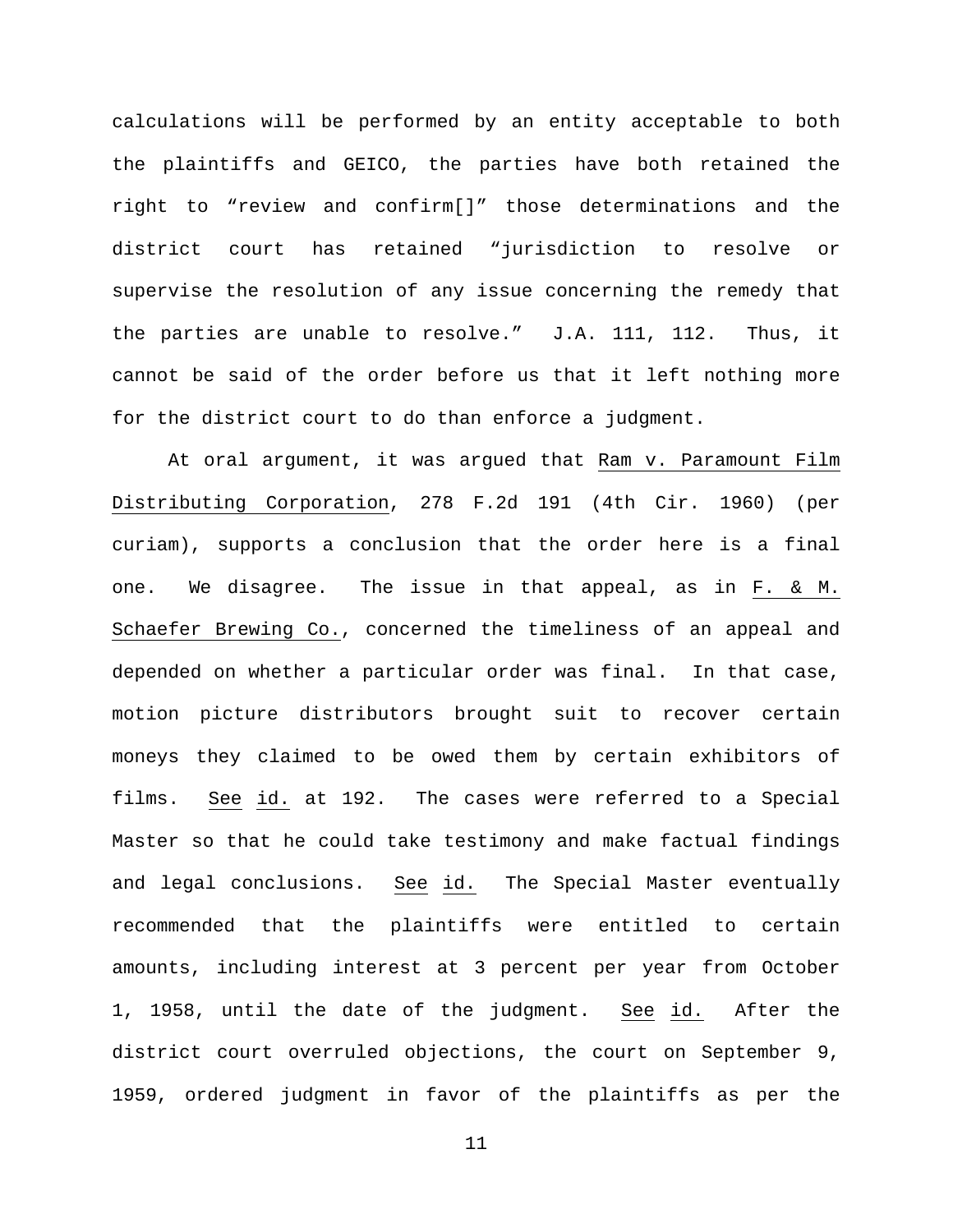Special Master's recommendation. See id. And on September 10, 1959, the Clerk of Court entered an order confirming the Special Master's report. See id. Twenty days later, on September 30, 1959, the plaintiffs submitted to the Clerk in each of the cases a document entitled "Final Judgment," which set forth the damages each defendant or group of defendants owed each plaintiff with interest from the date of the judgment. See id. However, the calculations were incorrect insofar as the amounts included interest from October 1, 1958, to September 30, 1959, on the amounts the Special Master had found owing; this was erroneous because the Special Master's calculations had already included interest up to October 1, 1958, so that the document submitted to the Clerk on September 30, 1959, "included interest on interest." Id. The Clerk signed these documents and entered them on his docket on October 3, 1959. See id. They were not signed by the judge. See id.

We held that the judgment signed by the district judge on September 9, 1959, and entered by the Clerk on his docket the next day was the final judgment because, while it did not set out the total amount to be paid, that amount was determinable from the statement that a specific sum was due by each defendant with interest at 3 per cent from October 1, 1958. See id. at 193-94. In so doing, we cited F. & M. Schaefer Brewing Co. for the rule that "a money judgment may not be deemed final unless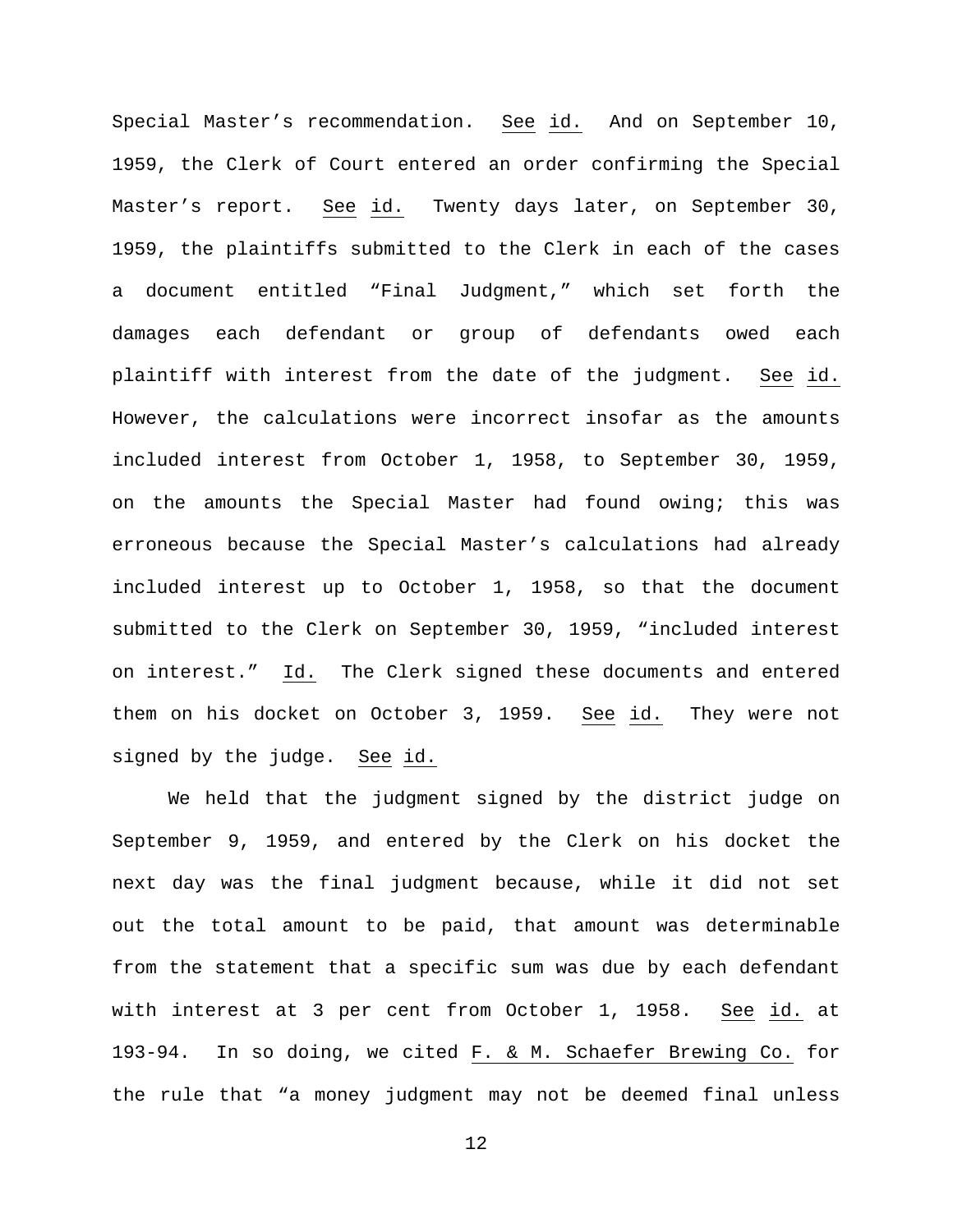it determines or specifies the means of determining the specific amount of recovery." Id. at 193.

Ram is distinguishable from the present case, however. The critical fact in Ram was that the district court in its September 9, 1959, order had already found all the facts and resolved all questions of law necessary to determine the amount of recovery. All that remained was the ministerial act of performing the necessary calculations. See Republic Nat. Gas Co. v. Oklahoma, 334 U.S. 62, 68 (1948) ("[I]f nothing more than a ministerial act remains to be done . . ., the decree is regarded as concluding the case and is immediately reviewable."). That simply is not true of the case before us, where any number of factual or legal issues might arise that will affect the amount of damages, as was reflected by the district court's retention of jurisdiction to resolve any of the parties' disputes regarding the damages determination. See id. at 70 (noting that while simple application of a formula is ministerial, determinations "requir[ing] the exercise of judgment" are not). The district court's work was not completed and the judgment thus was not final.

With no final decision to review, we have no choice but to dismiss the appeals before us. "In a civil damage suit such as this, a judgment for the plaintiff that determines liability for, but does not fix the amount of, damages is appealable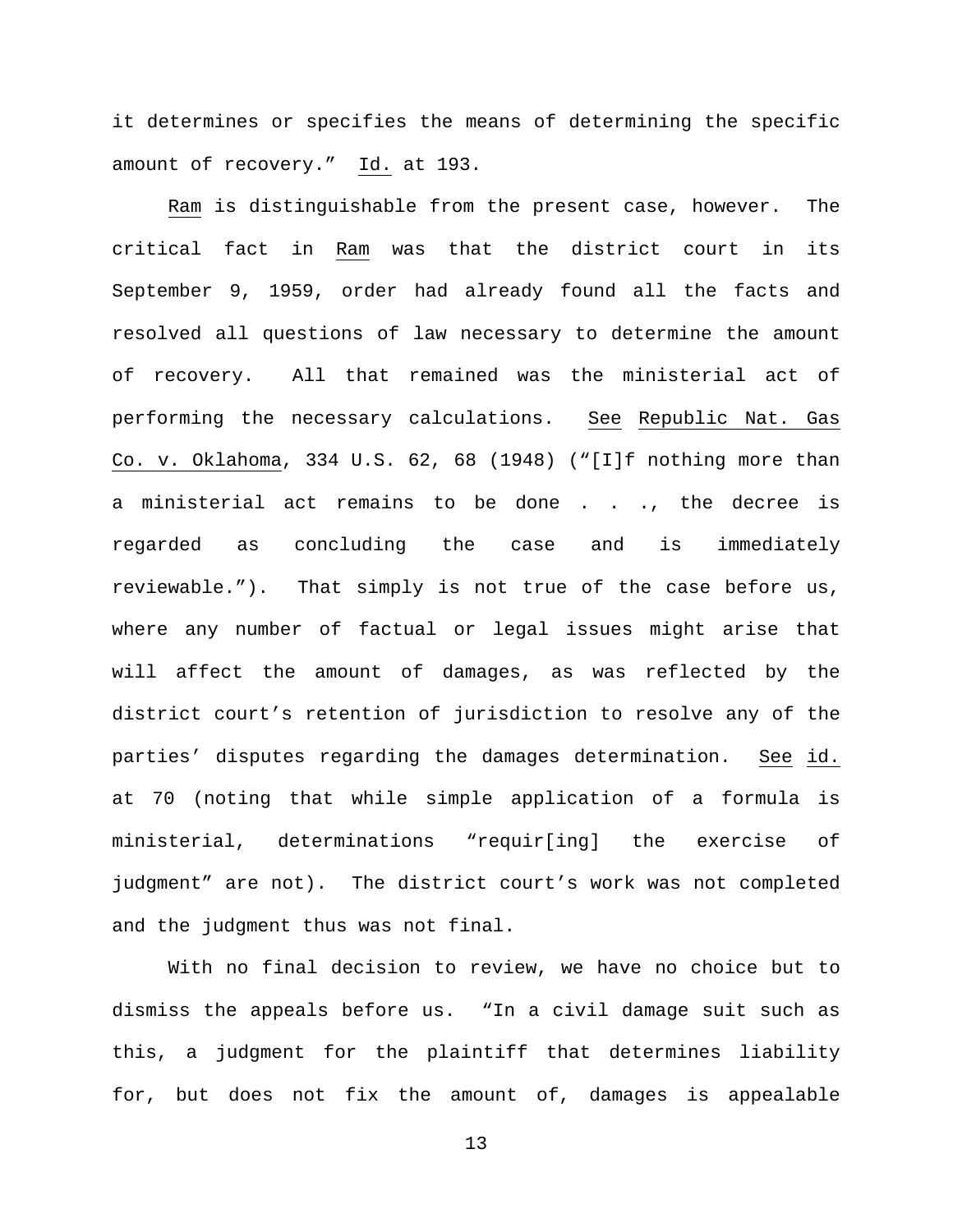solely under 28 U.S.C. § 1292(b), which requires not only appropriate certification by the district court but also application within ten days to the Court of Appeals and that court's grant, in its discretion, of permission to appeal." $^{2}$  $^{2}$  $^{2}$ Pemberton v. State Farm Mut. Auto. Ins. Co., 996 F.2d 789, 791 (5th Cir. 1993). In this case, the district court did not attempt to certify under § 1292(b), and even had it done so, we would lack jurisdiction because there has been no timely application for leave to appeal. See id. Accordingly, we dismiss the appeals.

When a district judge, in making in a civil action an order not otherwise appealable under this section, shall be of the opinion that such order involves a controlling question of law as to which there is substantial ground for difference of opinion and that an immediate appeal from the order may materially advance the ultimate termination of the litigation, he shall so state in writing in such order. The Court of Appeals which would have jurisdiction of an appeal of such action may thereupon, in its discretion, permit an appeal to be taken from such order, if application is made to it within ten days after the entry of the order: Provided, however, That application for an appeal hereunder shall not stay proceedings in the district court unless the district judge or the Court of Appeals or a judge thereof shall so order.

At oral argument the possibility was also discussed of certifying the relevant issues under Rule 54(b). See Fed. R. Civ. P. 54(b). However, that rule is inapplicable here, as it pertains only to judgments that entirely dispose of one or more claims. See Liberty Mut. Ins. Co. v. Wetzel, 424 U.S. 737, 742- 44 (1976).

<span id="page-13-0"></span> $\overline{\phantom{a}}$  $28$  U.S.C. § 1292(b) provides: